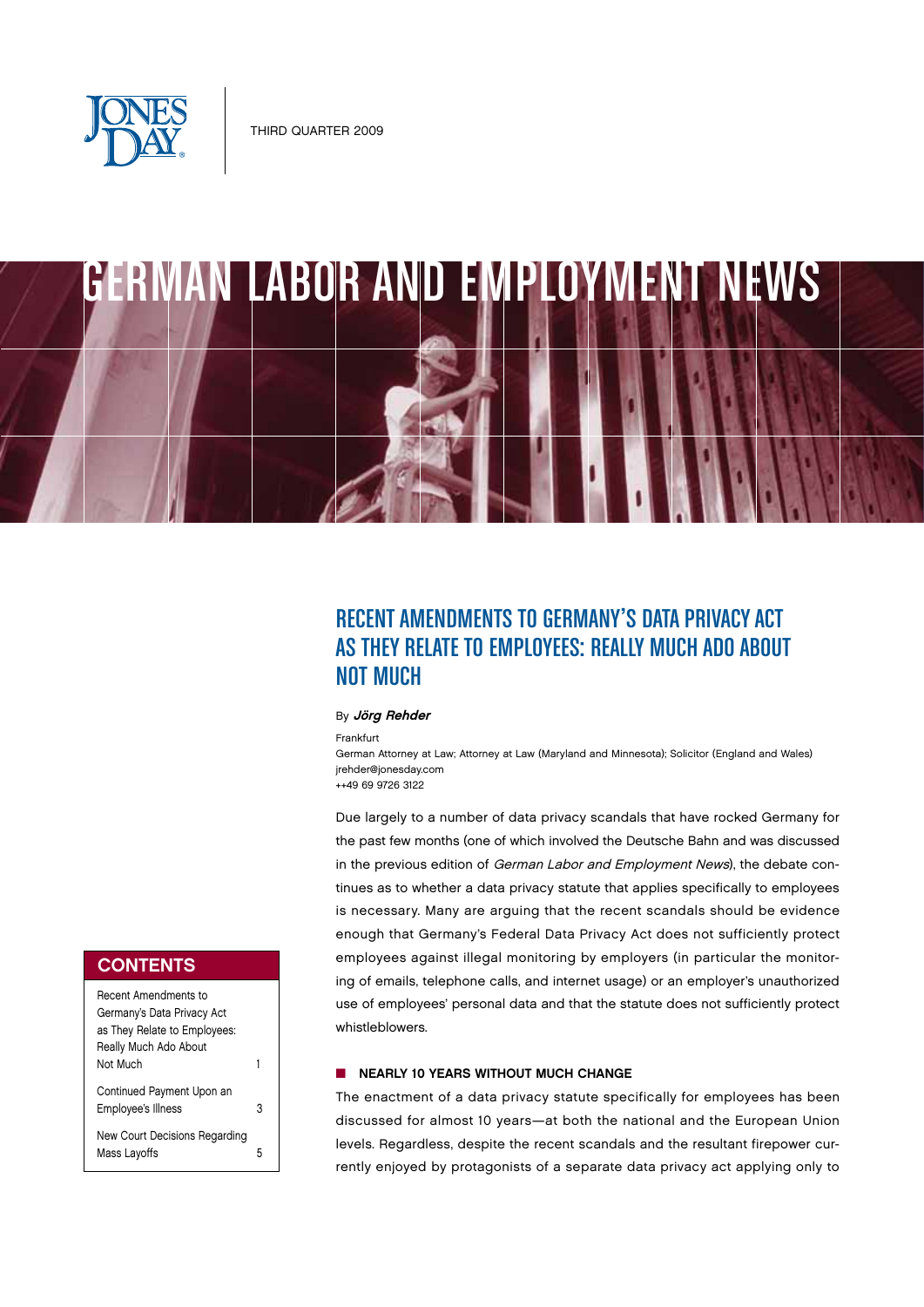

The (presumably unintended) consequence is that employers will invariably prefer to engage external data privacy officials in the future as opposed to employee data privacy officials, as the former will be easier to remove.

employees, the German legislature has made very little progress on enacting such a statute. Cynics stated that it would be naïve to expect the German legislature to debate and enact such a fundamental statute in 2009, i.e., shortly before Germany's federal elections in late September.

Regardless, the Data Privacy Act was amended, effective as of September 1, 2009. Germany's Federal Minister of the Interior was quoted as saying that these amendments were to make clear that the Data Privacy Act "applies also to employees." Of course they apply to employees; no amendment was necessary to clarify this point.

# **MINIMAL IMPACT OF RECENT AMENDMENTS**

Though the Federal Data Privacy Act was recently amended, the practical impact these amendments will have with respect to data privacy in the workplace will be limited. Specifically, a new provision was added to the Data Privacy Act essentially stating that an employer may process or use an applicant's personal data if this is necessary to

determine whether to hire that particular individual or if it is necessary as part of the employment relationship or upon the ending of the employment relationship. This provision really does not add anything to the pre-existing provisions that permit the processing or usage of personal data "if this serves to pursue the consummation of a contractual relationship with an individual or a relationship similar to a contractual relationship." The difference is that as opposed to talking about "contractual relationships," the amended statute now refers specifically to "employment relationships."

The amended provision adds a clause stating that an employer may use an employee's personal data to determine whether the employee committed a crime as long as there is sufficient evidence that the employee was in fact involved in criminal activities and the use of such data is not unreasonable. This is indeed a new provision and undoubtedly adds some concreteness to those limited situations where an employee is involved in criminal activities.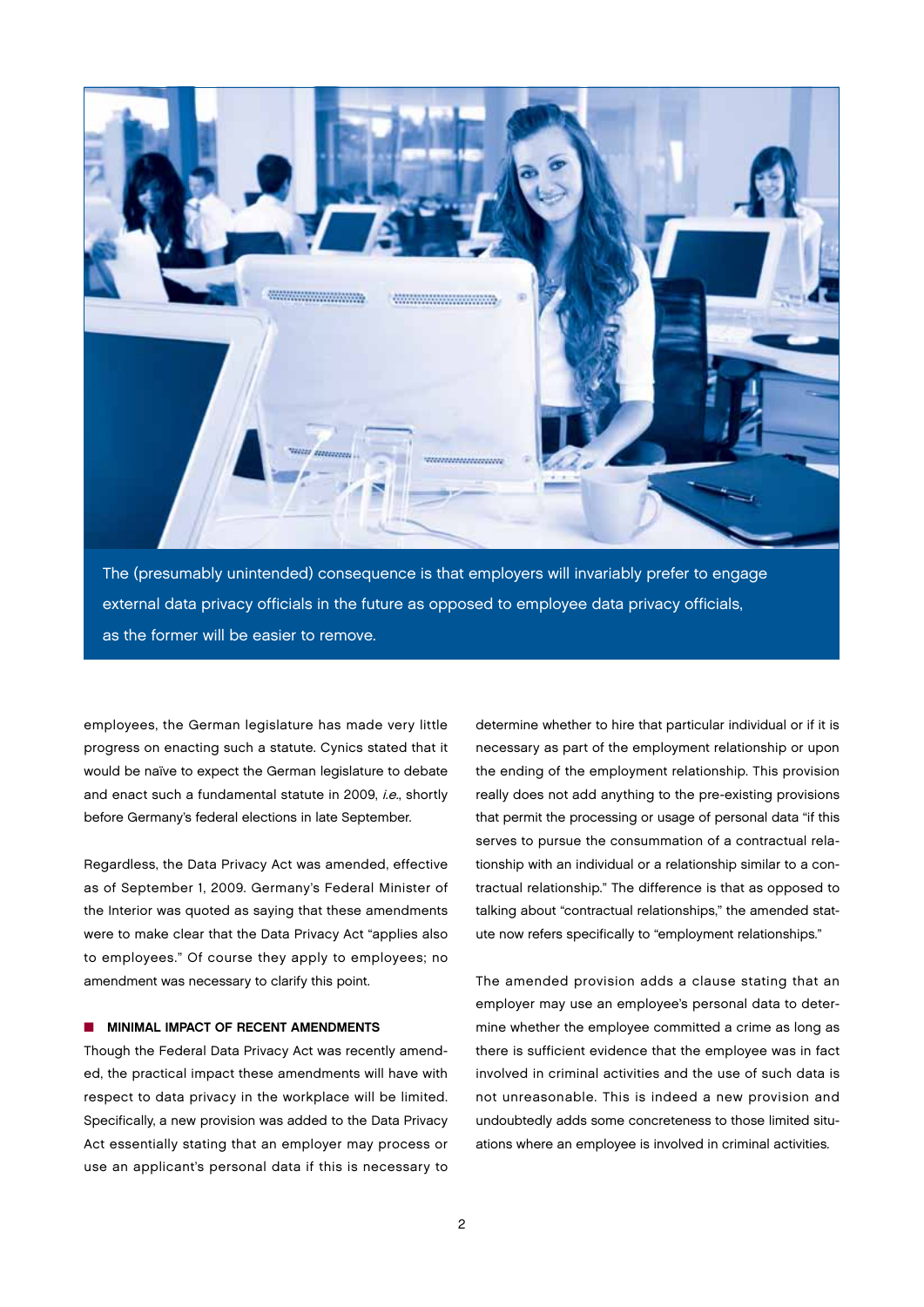# **N** ADDITIONAL PROTECTION OF DATA PRIVACY Officials

Certain employees in Germany enjoy special protection against termination, most notably the disabled, pregnant women, and works council members. Data privacy officials have now also been added to this list. Companies are required to engage a data privacy official—the individual may be either an employee or an external consultant—essentially if at least 10 employees are involved with the automatic processing of personal data (or if at least 20 employees are involved with the nonautomatic processing of personal data) or (as of September 1, 2009) if any employees are engaged in the automatic processing of personal data for market research.

If the data privacy official is an employee, that employee is now protected against termination unless there are grounds for terminating the employee for cause—a high burden for employers to overcome. This added protection against termination also applies for one year after the employee's service as the data privacy official has ended.

The rationale for this added protection is that Germany's legislature wants to ensure that data privacy officials are not the subject of retribution should they diligently enforce the data privacy laws at their place of work. The (presumably unintended) consequence is that employers will invariably prefer to engage external data privacy officials in the future as opposed to employee data privacy officials, as the former will be easier to remove. As a side note, to ensure that they stay abreast of all developments in the data privacy field, data privacy officials now also have a statutory right to attend data privacy seminars or conferences at the employer's expense.

## **NO WHAT DOES THE FUTURE HOLD?**

Employers have consistently pushed back on the enactment of a separate data privacy statute for employees, as they fear it will lead to more administrative measures they must implement and, as a result, higher costs of doing business. Regardless, Germany's recently elected coalition government has already announced that it will add still more data privacy provisions specifically with respect to employees in the Federal Data Protection Act.



# CONTINUED PAYMENT UPON AN EMPLOYEE'S ILLNESS

#### By Friederike Göbbels

Munich

German Attorney at Law; Certified Labor and Employment Lawyer fgoebbels@jonesday.com ++49 89 20 60 42 200

Germany's Continued Remuneration Act states that an employer must pay an employee's salary for six weeks during the employee's absence due to illness. If the employee's illness exceeds six continuous weeks, the employer is no longer required to pay the employee his salary; instead, the employee's health insurance company–whether private or statutory—pays the employee his benefits. This seems like a straightforward provision, and since the amount the employee receives from his health insurer depends on the employee's monthly fixed salary, it is also simple to apply from a practical perspective. Regardless, controversies often arise as to contractually agreed benefits.

## $\blacksquare$  PRIVATE USE OF THE COMPANY CAR

One issue that often arises is how an employer is to treat a company car that the employee was permitted to use for private as well as professional purposes. Must the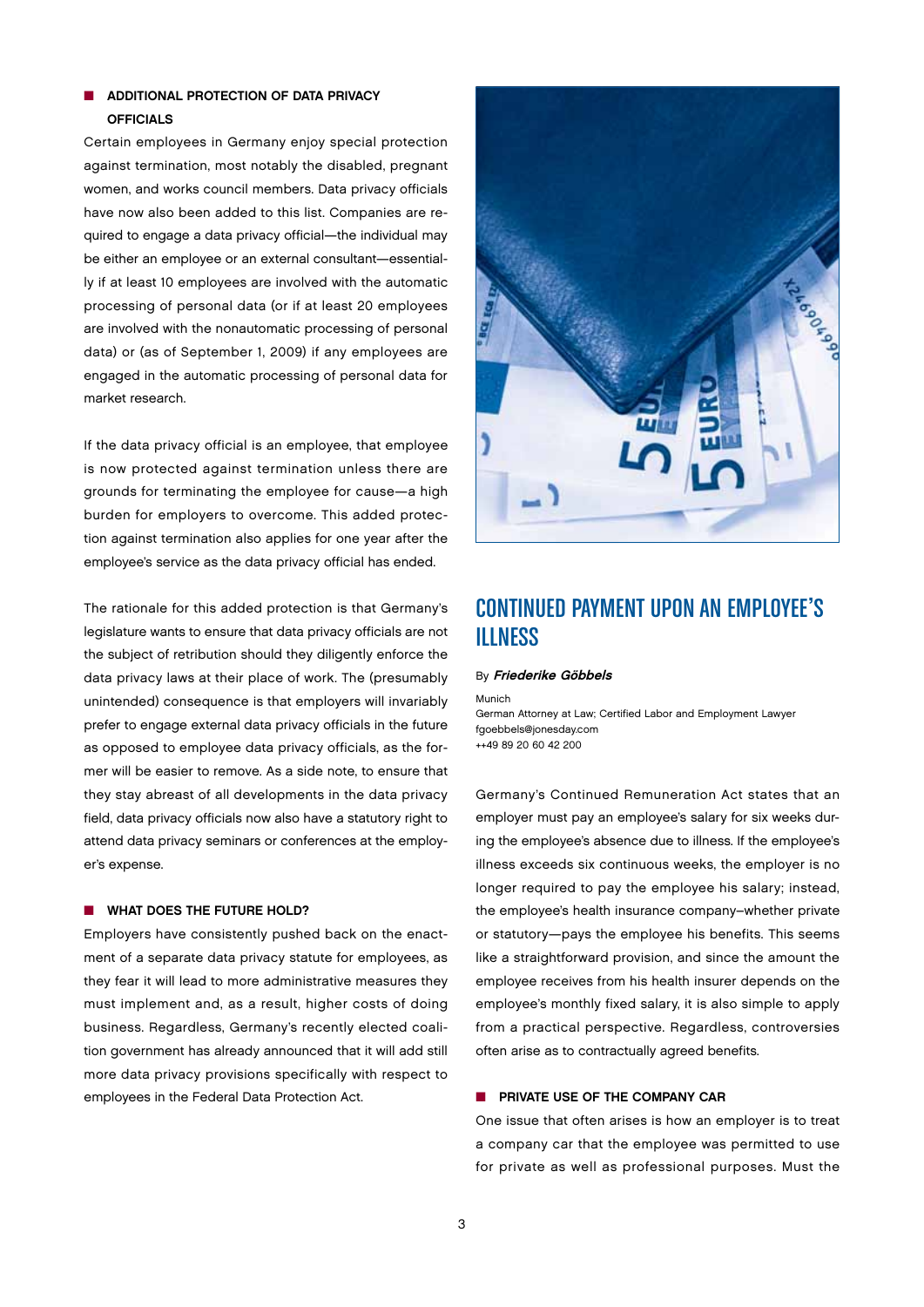

According to a Federal Labor Court decision from May 2009, an employee loses his claim to vacation pay if payment of the vacation pay hinges on whether the vacation was actually taken and the employee fails to take his vacation.

employee return the car to the employer upon the expiration of the six-week period if his illness exceeds six weeks? In a case argued before a labor court of appeals in July 2009, an employer did indeed demand return of the company car. The employee did not share the employer's view and filed damages for loss of the use of the car.

Although the court confirmed that the monetary aspect for private use of a company car must continue during the initial six-week period, it dismissed the employee's claim. Strictly from a statutory perspective, as soon as an employer is no longer required to make salary payments  $(i.e.,$  upon the expiration of the six weeks), the employer is also no longer required to provide for use of the company car.

Of course, an employment agreement may state otherwise. For example, the employer may have contractually agreed to the employee's private use of the company car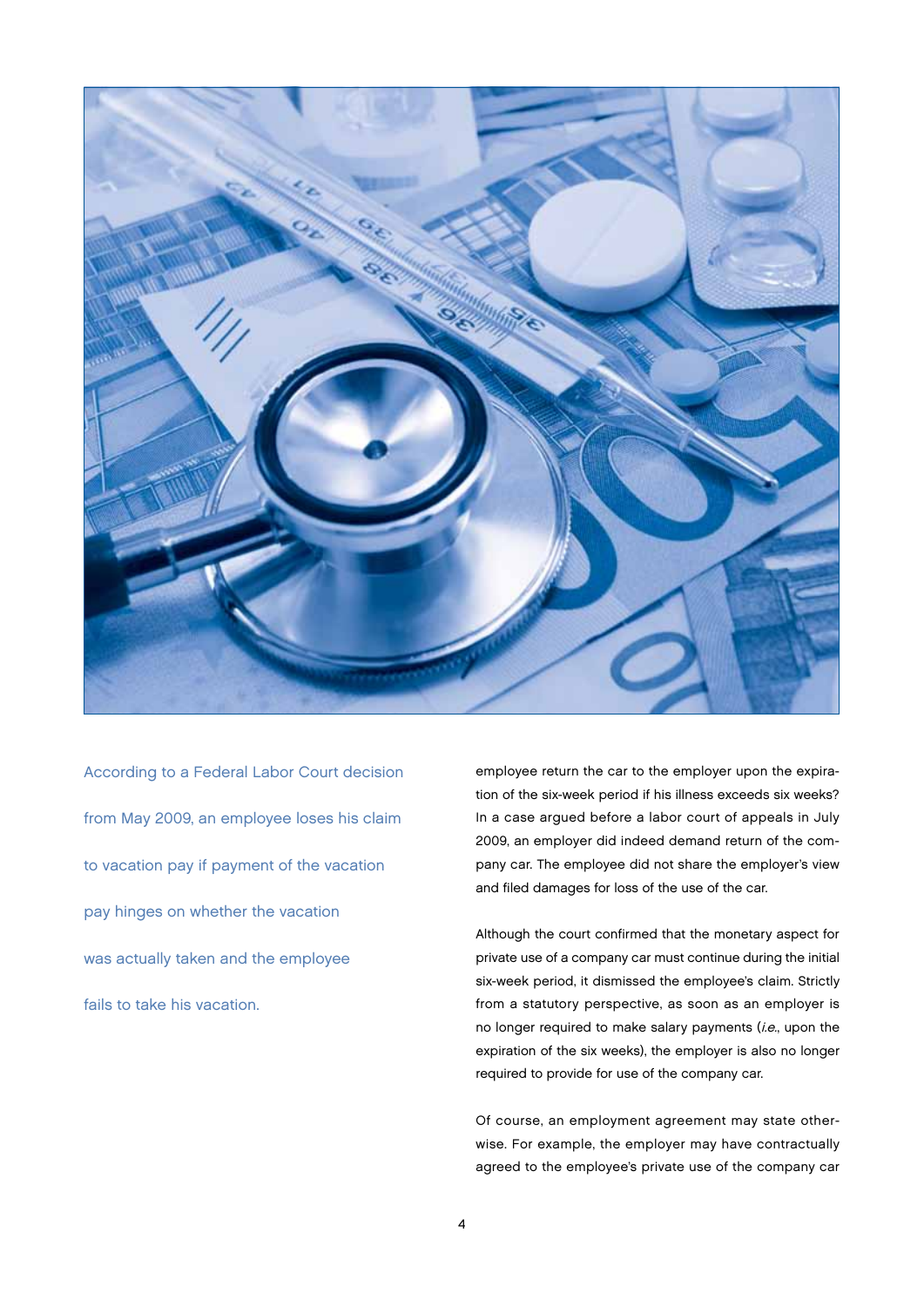for the duration of an illness regardless of whether the employer is required to continue to pay the employee's salary. Employers are well advised to proceed with caution because such an "agreement" can be made implicitly or by way of a "company practice" (generally defined as repeated actions by an employer which lead an employee to eventually conclude that this practice will continue, thereby creating a legal claim). To avoid this, employers should take care to include an express clause in the employment agreement regarding private use of a company car-e.g., that the employee must return the car as soon as the employer is no longer required to make salary payments.

# **N** VACATION PAY DURING AN ILLNESS

If an employer grants "vacation pay" (a sort of bonus to be paid in connection with an employee's vacation), it can be difficult to gauge how this should be treated if the employee goes on long-term disability. Vacation pay often takes the form of an additional month's salary that the employer pays during a traditional vacation period, e.g., during a summer month. German law, however, permits the employer to reduce such a payment in proportion to any period of illness as long as this reduction does not cause the payment to fall under the minimum continued payments the employer must make.

According to a Federal Labor Court decision from May 2009, an employee loses his claim to vacation pay if payment of the vacation pay hinges on whether the vacation was actually taken and the employee fails to take his vacation. In this case, the agreement between the employee and employer was that the payment was "additional money for vacation," to be paid "simultaneously with the vacation." The employee, whose long-term disability prevented him from taking his vacation for an entire calendar year, sought payment of the vacation pay. The court held that the employer was not required to make the payment, as it was dependent on the employee actually taking the vacation. This never occurred.

As is often the case, the devil is in the details or, more specifically, the precise wording of the employment agreement—one more reason to take care when preparing and concluding an employment agreement.



# NEW COURT DECISIONS REGARDING MASS LAYOFFS

#### By Georg Mikes

Frankfurt German Attorney at Law; Certified Labor and Employment Lawyer gmikes@jonesday.com ++49 69 9726 3939

Though there are many indications that the German economy is on an upswing, mass layoffs remain an issue in Germany. Mass layoffs in Germany are different from individual terminations in that they are subject to a number of specific additional obligations in order to be valid. For this reason, it is necessary to know what exactly constitutes a mass layoff.

#### DEFINITION OF "MASS LAYOFF"

To put it simply, a mass layoff occurs if a company aggregates a certain number of terminations for business reasons within a 30-day period. Whether an aggregation constitutes a mass layoff depends on the total number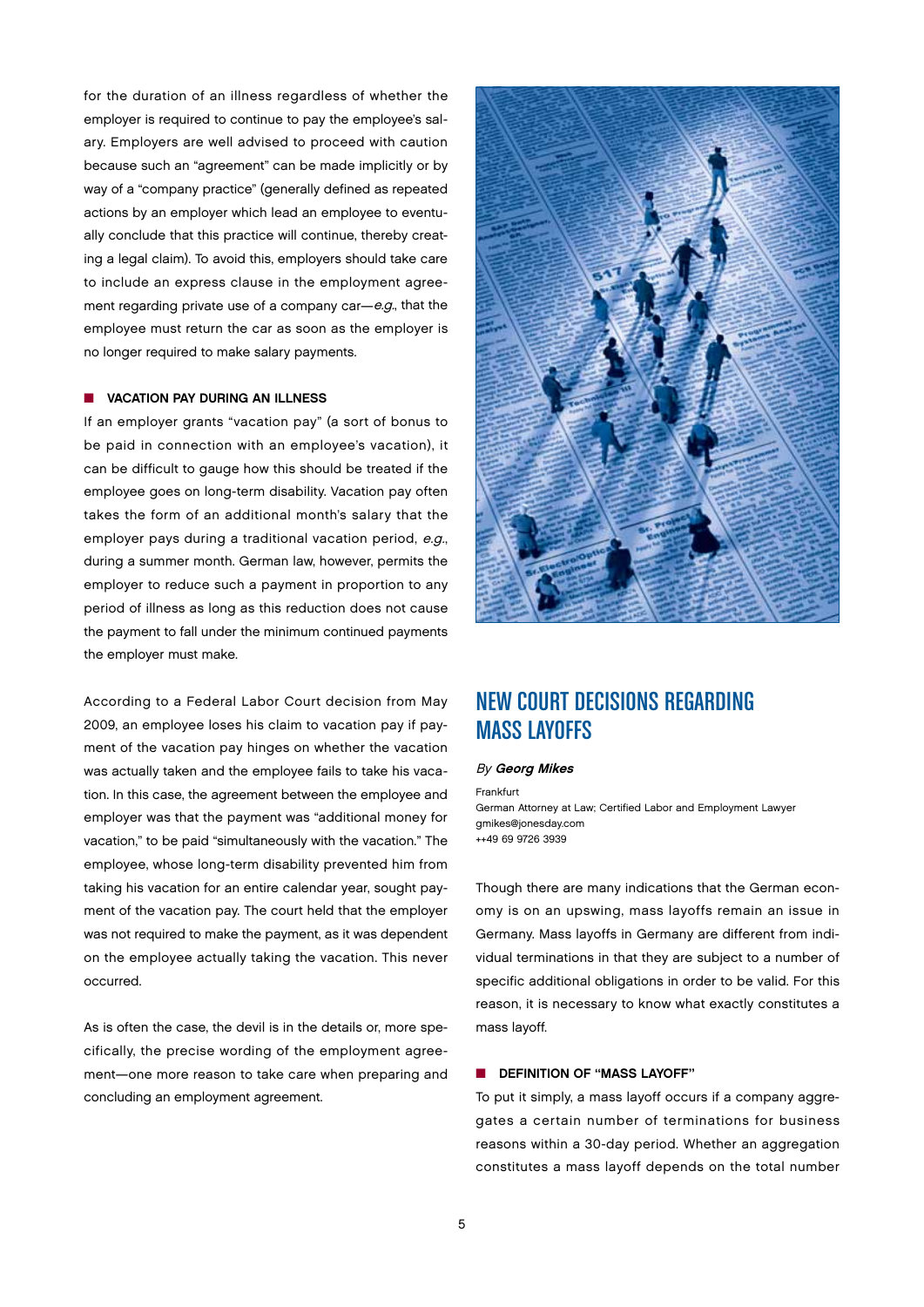

of employees as well as the number of employees to be terminated. Specifically, a mass layoff occurs if, within a 30-day period:

- A works with 21 to 59 employees intends to terminate more than five employees;
- A works with 60 to 499 employees intends to terminate at least 10 percent of the regular employees or at least 25 employees; or
- A works with more than 500 employees intends to terminate at least 30 employees.

Germany formerly distinguished between an employer's issuance of a termination notice and the effective date of the termination. (Depending on an employee's years of service and/or the terms of his employment agreement, the employee's notice period could be six months, 12 months, or an even greater length of time.) When applying the above thresholds in terms of the number of employees to be terminated, the date the termination was actually effective was the determinative date. Employers were sometimes able to avoid the cumbersome mass-layoff procedure by

staggering the effective dates of termination over a longer period of time so that the above thresholds were not met.

However, using the effective date of termination—rather than the date the employer issued the notice of termination—was not in line with European Union law, specifically the EU's Mass Layoff Directive (or, in EU parlance, the "Directive on Collective Redundancies"). Accordingly, in 2005 the European Court of Justice held in Junk v. Kuhnel that Germany's interpretation of the directive was not in conformance with EU law. Rather than using the effective date of termination as the determinative date, employers were required to use the date the employer issued the notice of termination. Despite Junk, German lawmakers did not find it necessary to amend Germany's Termination Protection Act to reflect this change; instead, when the word "termination" was used in the statute, courts merely interpreted this to mean the date an employer issued a notice of termination rather than the effective date of termination.

## $\blacksquare$  JUNK, HOWEVER, WAS NOT THE PANACEA . . .

Germany's Termination Protection Act sets forth that employers must give the local labor office advance notice of a pending mass layoff. Should an employer fail to observe this step, the terminations are invalid.

Also, according to the Termination Protection Act, mass layoffs that are subject to such a notice requirement "are valid prior to the expiration of one month after receipt of the notification at the local labor office only with [the local labor office's] approval." This one-month period has sometimes been the source of confusion. Some commentators, as well as one labor court of appeals, have interpreted this to mean that the termination notice period that an employer must observe (because of either a provision in an employment agreement, a collective bargaining agreement, or the statutory minimum notice period) cannot begin to toll until the expiration of this one month.

In particular, the Berlin-Brandenburg Labor Court of Appeals held on February 23, 2007, that the respective termination notice period does not begin to run until this one month has expired. In practice, this would mean that all employment relationships would be extended by at least one month. The only exceptions would be if the local labor office reduced the one-month period upon request or,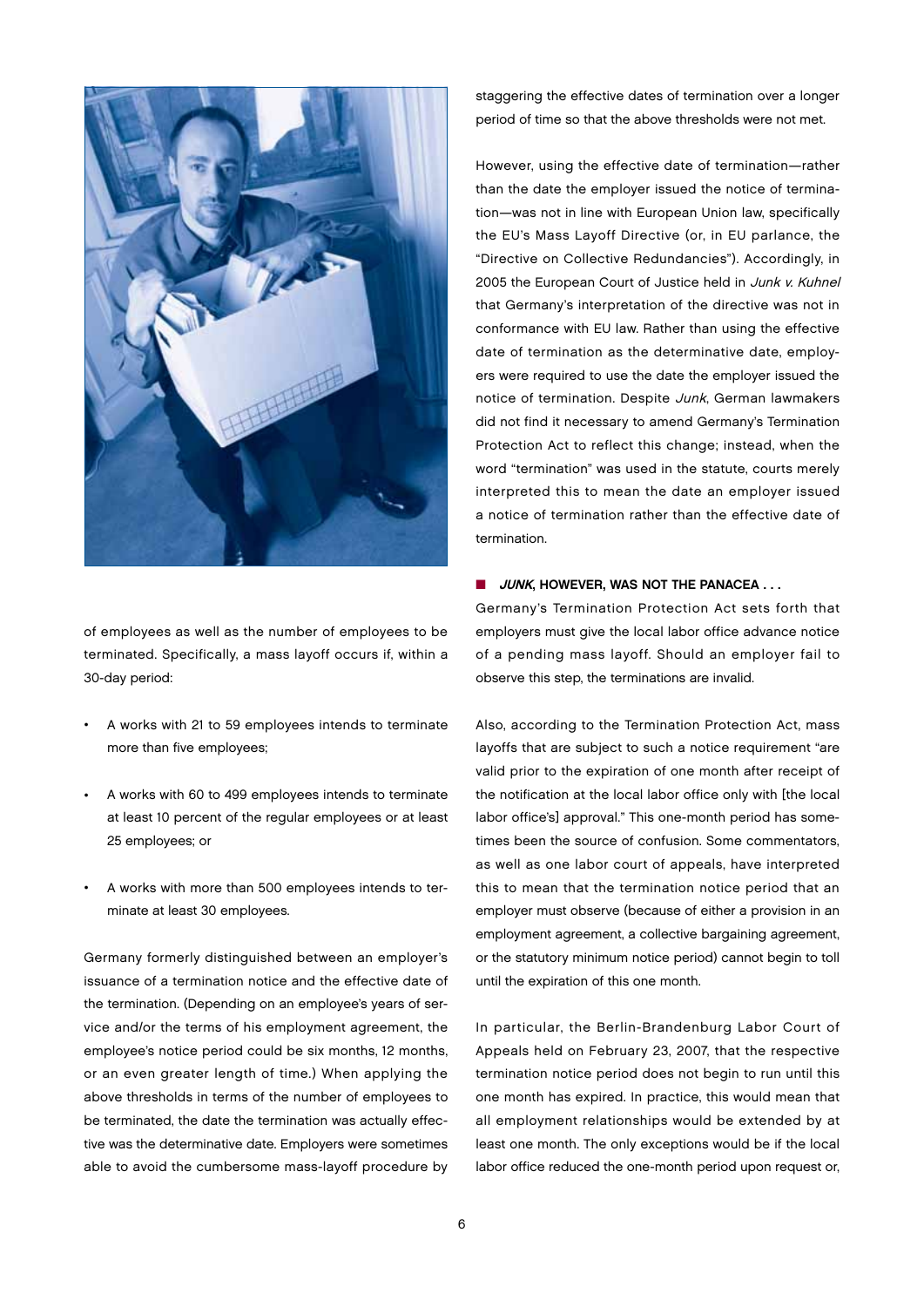conversely, if it extended the period to two months (as is specifically permitted by the Termination Protection Act in case of extenuating circumstances).

# PRO-EMPLOYER HOLDING BY THE FEDERAL Labor Court

Fortunately for employers, the Federal Labor Court, in a November 6, 2008, ruling, did not share this interpretation. Making specific reference to Junk, the Federal Labor Court opined that the individual termination notice period, as well as the one-month period to be observed vis-à-vis the local labor office, may indeed overlap.

This employer-friendly holding adds clarity to the following issues:

- Germany's Termination Protection Act permits the issuance of a notice of termination prior to the expiration of the one-month period as it relates to the notification of the local labor office.
- Terminations-including those with an ordinary notice to the local labor office—can generally not be considered effective without observing a notice period of at least one month.
- Mass layoffs are generally subject to a notice period of at least one month; the practical impact, however, is minimal, as most employees enjoy at least a one-month termination notice period anyway, established by the individual employment agreement, a collective bargaining agreement, or statute.
- The Federal Labor Court held that an employee's termination notice period can begin to toll before the onemonth notice period vis-à-vis the local labor office has lapsed.

## $\blacksquare$  THE WORKS COUNCIL'S INVOLVEMENT

The inclusion of the works council often leads to other complications with respect to the application of the masslayoff provisions. That issues arise here should not be too surprising; a mass layoff—almost by definition—means that an "operational change" is being introduced. Management must always consult with the works council when seeking to implement an operational change.



In one case, individual plaintiffs sought monetary damages by arguing that one of the prerequisites for a valid mass layoff is that the works council must have an opportunity to express its views regarding the pending layoff. They inferred that the mass-layoff notification of the local labor office may be made only after an agreement had been reached with the works council regarding the terms of the layoff. The Federal Labor Court did not buy this argument.

The court held that it is necessary only for the works council to be consulted; it is not necessary to have reached a formal agreement with the works council prior to notification of the local labor office. The court based its decision on the fact that the EU Directive on Collective Redundancies requires only advance consultation with the works council; it states merely that an employer "shall begin consultations with the workers' representatives in good time with a view to reaching an agreement" (emphasis added). The European Court of Justice has never imposed an obligation to first reach an agreement with the works council. Nevertheless, when actually executing a mass layoff, employers are well advised to try to reach an agreement with the works council in advance to avoid potential complications.